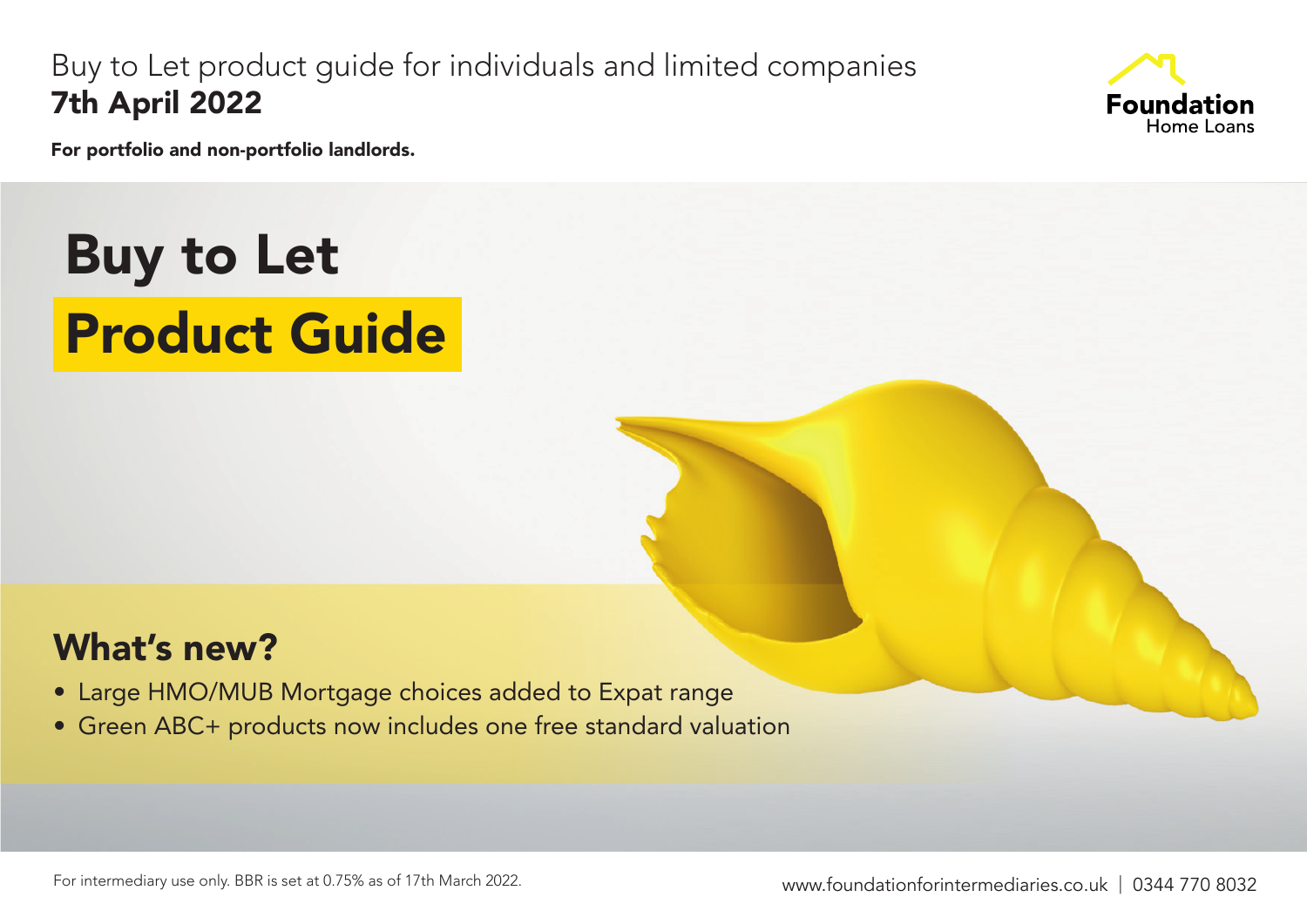## Products at a glance



#### Quick Overview

- F1 Product Range For clients with an almost clean credit history F2 Product Range – For clients financing a more specialist property type and/or
- those with some historical blips on their credit rating
- F3 Product Range For clients with more recent blips on their credit rating

| <b>APPLICANT TYPE</b> | F1 product | F <sub>2</sub> product   | F3 product |
|-----------------------|------------|--------------------------|------------|
| Individual            |            |                          |            |
| Portfolio landlord    |            |                          |            |
| First time landlord   | V          | (standard property only) |            |
| <b>PROPERTY TYPE</b>  |            |                          |            |
| Standard buy to let   |            |                          |            |
| <b>HMO</b>            | X          |                          | X          |
| <b>MUB</b>            | X          |                          | X          |
| Short term let        |            |                          |            |

| <b>CREDIT CRITERIA</b>                                                                                    | F <sub>1</sub>                                                                                                                              | F <sub>2</sub>                                                                                                                              | F3                                                                                                                                                                              |  |  |  |
|-----------------------------------------------------------------------------------------------------------|---------------------------------------------------------------------------------------------------------------------------------------------|---------------------------------------------------------------------------------------------------------------------------------------------|---------------------------------------------------------------------------------------------------------------------------------------------------------------------------------|--|--|--|
| All defaults and<br><b>CCJs/Court Decree</b><br>must be satisfied<br>irrespective of when<br>they occured | No defaults or<br><b>CCJs/Court Decree</b><br>registered in<br>the last 72 months,<br>regardless of<br>whether they have<br>been satisfied. | No defaults or<br><b>CCJs/Court Decree</b><br>registered in<br>the last 24 months,<br>regardless of<br>whether they have<br>been satisfied. | A maximum of<br>one satisfied<br><b>CCJs/Court Decree</b><br>or default up to the<br>value of £2000 within<br>the last 24 months<br>with 0 registered<br>in the last 12 months. |  |  |  |
| <b>Secured loans</b>                                                                                      | A worst status of 0 in<br>the last 72 months.                                                                                               | A worst status of 0 in<br>the last 24 months.                                                                                               | A worst status of 1 in<br>the last 24 months<br>with 0 in<br>the last 6 months.                                                                                                 |  |  |  |
| Unsecured arrears                                                                                         | A worst status of 0 in<br>the last 72 months.                                                                                               | A worst status of 2 in<br>the last 24 months<br>with a status of $0$<br>in the last 12 months.                                              | A worst status of 2 in<br>the last 24 months.<br>Must be up to<br>date at the time<br>of application.                                                                           |  |  |  |
| Credit Cards,<br>Mail Order.<br>Comms and<br><b>Utilities</b>                                             | A worst status of 2 in<br>the last 24 months.<br>Up to date<br>on application.                                                              | A worst status of 3 in<br>the last 24 months.<br>Up to date<br>on application.                                                              | A worst status of 4 in<br>the last 24 months.<br>Up to date<br>on application.                                                                                                  |  |  |  |
| Bankruptcy/Sequestration/<br>IVA/CVA/Admin Order                                                          | None registered.                                                                                                                            |                                                                                                                                             |                                                                                                                                                                                 |  |  |  |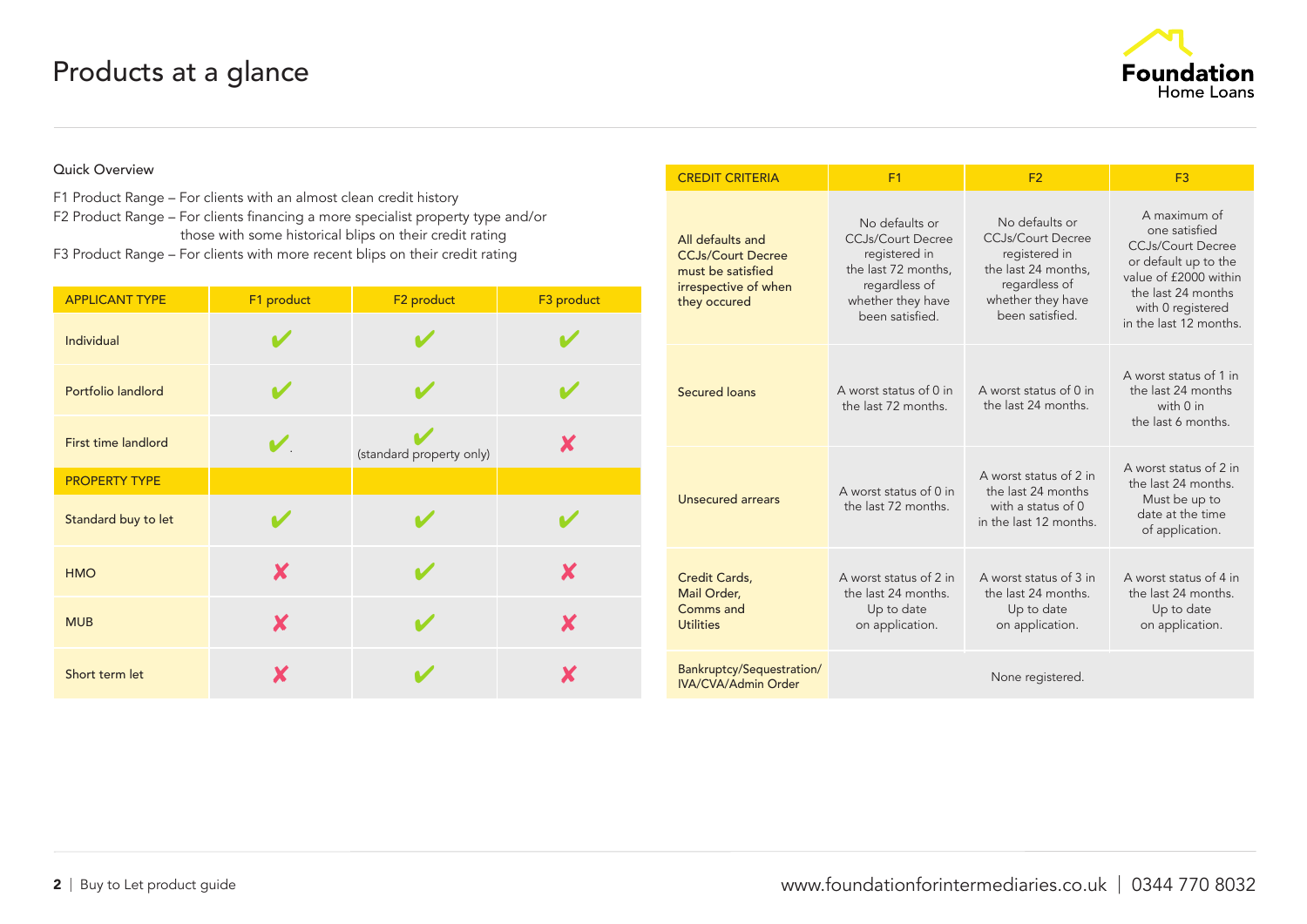

#### F1 Purchase and Remortgage Products

For portfolio & non-portfolio landlords with an almost clean credit history

| <b>F1 Fee Assisted</b>       | <b>Initial Rate %</b>                                  | <b>Max LTV</b> | Fee  | <b>Max Loan</b> | ICR                                                                                    | <b>ERCs</b>        |
|------------------------------|--------------------------------------------------------|----------------|------|-----------------|----------------------------------------------------------------------------------------|--------------------|
| 2 Year Fixed Fee Assisted*   | 3.39%<br>3.79%                                         | 75%<br>80%     | £495 | f1m<br>£500k    | Ltd Co/Basic rate tax payer: 125% x 5.5%<br>Higher rate tax payer: 145% x 5.5%         | 3%, 2%             |
|                              |                                                        |                |      |                 |                                                                                        |                    |
| F1                           | Initial Rate %                                         | Max LTV        | Fee  | Max Loan        | <b>ICR</b>                                                                             | <b>ERCs</b>        |
| 2 Year discount              | 2.74% (Reversion - 3.00%)<br>3.24% (Reversion - 2.50%) | 75%<br>80%     | 2%   | f1m<br>£500k    | Ltd Co/Basic rate tax payer: 125% x 5.5%<br>Higher rate tax payer: 145% x 5.5%         | None               |
| 2 Year Fixed                 | 3.29%<br>3.64%                                         | 75%<br>80%     | 1%   | f1m<br>£500k    | Ltd Co/Basic rate tax payer: 125% x 5.5%<br>Higher rate tax payer: 145% x 5.5%         | 3%, 2%             |
|                              | 4.79%                                                  | 85%**          | 0%   | £500k           |                                                                                        |                    |
|                              | 3.39%<br>3.84%                                         | 75%<br>80%     | 1.5% | £1m<br>£500k    | Ltd Co/Basic rate tax payer: 125% x pay rate                                           |                    |
| 5 Year Fixed                 | 4.99%                                                  | 85%**          | 0%   | £500k           | Higher rate tax payer: 145% x pay rate                                                 | 5%, 4%, 3%, 2%, 1% |
|                              | 3.29%                                                  | 75%            | 2%   | f1m             |                                                                                        |                    |
| 5 Year Fixed Large Loan      | 3.19%                                                  | 65%            | 2%   | f2m             | Ltd Co/Basic rate tax payer: 125% x pay rate<br>Higher rate tax payer: 145% x pay rate | 5%, 4%, 3%, 2%, 1% |
| 5 Year Fixed with 3 Year ERC | 3.59%                                                  | 75%            | 1.5% | f1m             | Ltd Co/Basic rate tax payer: 125% x pay rate<br>Higher rate tax payer: 145% x pay rate | 5%, 4%, 3%         |

All loans revert to BBR+4.99%. | \* Fee assisted - One free standard valuation. No application fee. | \*\*Minimum property value of £125k on 85% LTV products.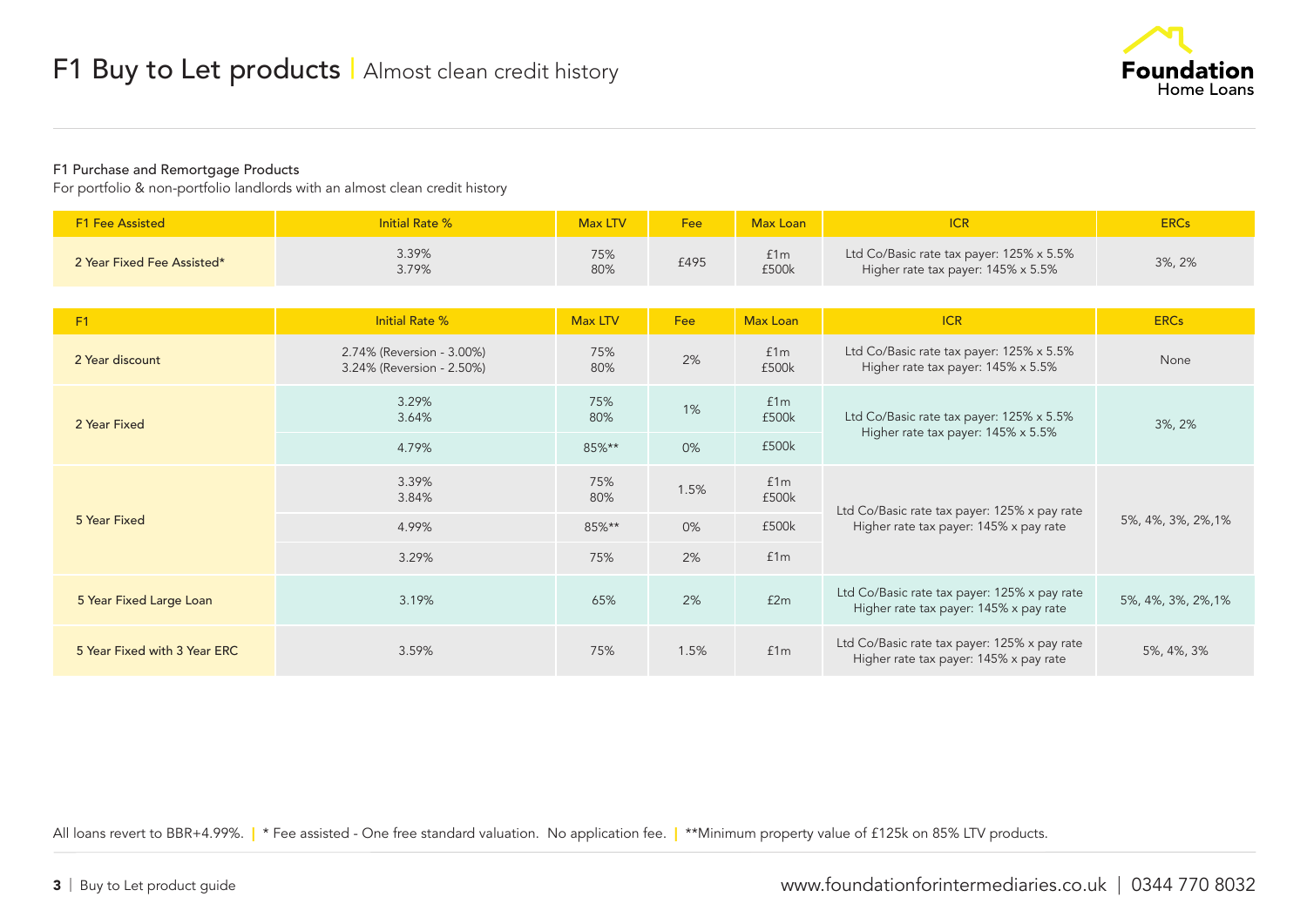

#### Green ABC+ for purchase and re-mortgage - with one free standard valuation

For portfolio & non-portfolio landlords improving the energy efficiency of their properties

| F1 Green ABC+                            | Initial Rate %        | Max LTV | Fee   | Max Loan | <b>ICR</b>                                                                             | <b>ERCs</b>        |
|------------------------------------------|-----------------------|---------|-------|----------|----------------------------------------------------------------------------------------|--------------------|
| 5 year fixed ABC+ EPCs A-C               | 3.49%                 | 75%     | 1%    | f1m      | Ltd Co/Basic rate tax payer: 125% x pay rate<br>Higher rate tax payer: 145% x pay rate | 5%, 4%, 3%, 2%, 1% |
|                                          |                       |         |       |          |                                                                                        |                    |
| F2 Green ABC+ Standard HMO*              | <b>Initial Rate %</b> | Max LTV | Fee   | Max Loan | <b>ICR</b>                                                                             | <b>ERCs</b>        |
| 5 year fixed ABC+ EPCs A-C               | 3.59%                 | 75%     | $1\%$ | f1m      | Ltd Co/Basic rate tax payer: 125% x pay rate<br>Higher rate tax payer: 145% x pay rate | 5%, 4%, 3%, 2%, 1% |
|                                          |                       |         |       |          |                                                                                        |                    |
| F <sub>2</sub> Green ABC+ Short Term Let | Initial Rate %        | Max LTV | Fee   | Max Loan | <b>ICR</b>                                                                             | <b>ERCs</b>        |

| F2 Green ABC+ Short Term Let | Initial Rate % | <b>Max LTV</b> | Fee | Max Loan        |                                                                                           | <b>ERCs</b>        |
|------------------------------|----------------|----------------|-----|-----------------|-------------------------------------------------------------------------------------------|--------------------|
| 5 year fixed ABC+ EPCs A-C   | .94%           | 75%            | 1%  | E <sub>1m</sub> | Ltd Co/Basic rate tax payer: $125\%$ x pay rate<br>Higher rate tax payer: 145% x pay rate | 5%, 4%, 3%, 2%, 1% |

#### Green ABC+ Criteria

Property Energy Performance Certificate (EPC) must show the rating applicable to the product.

[You can check the property EPC rating on the government EPC site here](https://www.gov.uk/find-energy-certificate) 

[You can check the EPC rating for properties in Scotland here](https://www.scottishepcregister.org.uk)

Re-mortgaging within 6 months allowed subject to our standard early re-mortgage criteria (see Criteria Guide for more details).

We cannot accept applications for listed or exempt properties.

Green ABC+ products have one free standard valuation.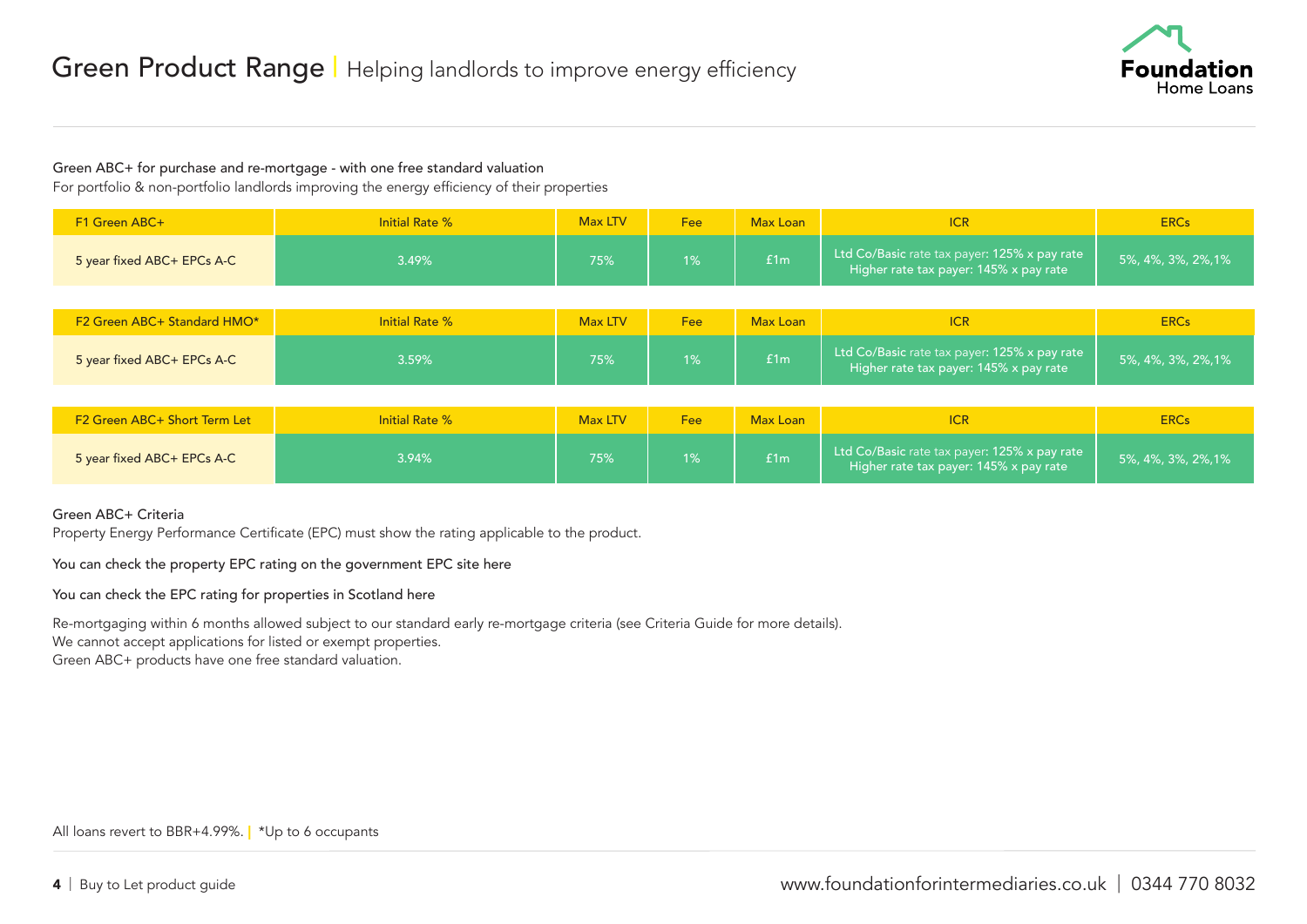### Expat Product Range | For UK Expats applying either as individuals or through a Limited Company and looking to purchase or remortgage a BTL property in the UK



| F1 Expats                         | <b>Initial Rate %</b>     | Max LTV | <b>Fee</b> | <b>Max Loan</b> | <b>ICR</b>                                                                             | <b>ERCs</b>        |
|-----------------------------------|---------------------------|---------|------------|-----------------|----------------------------------------------------------------------------------------|--------------------|
| 2 Year Discount                   | 3.49% (Reversion - 2.25%) | 75%     | 1.25%      | f1m             | Ltd Co/Basic rate tax payer: 125% x 5.5%<br>Higher rate tax payer: 145% x 5.5%         | None               |
| 2 Year fixed                      | 3.54%                     | 75%     | 1.25%      | f1m             | Ltd Co/Basic rate tax payer: 125% x 5.5%<br>Higher rate tax payer: 145% x 5.5%         | 3%, 2%             |
| 5 Year Fixed                      | 3.74%                     | 75%     | 1.25%      | f1m             | Ltd Co/Basic rate tax payer: 125% x pay rate<br>Higher rate tax payer: 145% x pay rate | 5%, 4%, 3%, 2%, 1% |
| F1 Green Expats                   | <b>Initial Rate %</b>     | Max LTV | Fee:       | <b>Max Loan</b> | <b>ICR</b>                                                                             | <b>ERCs</b>        |
| 5 Year Fixed*                     | 3.59%                     | 75%     | 1.00%      | f1m             | Ltd Co/Basic rate tax payer: 125% x pay rate<br>Higher rate tax payer: 145% x pay rate | 5%, 4%, 3%, 2%, 1% |
| <b>F2 Expats</b>                  | <b>Initial Rate %</b>     | Max LTV | Fee        | <b>Max Loan</b> | <b>ICR</b>                                                                             | <b>ERCs</b>        |
| 2 Year Fixed                      | 3.69%                     | 75%     | 1.25%      | f1m             | Ltd Co/Basic rate tax payer: 125% x 5.5%<br>Higher rate tax payer: 145% x 5.5%         | 3%, 2%             |
| 5 Year Fixed                      | 3.84%                     | 75%     | 1.25%      | f1m             | Ltd Co/Basic rate tax payer: 125% x pay rate<br>Higher rate tax payer: 145% x pay rate | 5%, 4%, 3%, 2%, 1% |
| F2 HMO Expats (up to 6 occupants) | <b>Initial Rate %</b>     | Max LTV | Fee        | <b>Max Loan</b> | <b>ICR</b>                                                                             | <b>ERCs</b>        |
| 5 Year Fixed                      | 3.89%                     | 75%     | 1.25%      | f1m             | Ltd Co/Basic rate tax payer: 125% x pay rate<br>Higher rate tax payer: 145% x pay rate | 5%, 4%, 3%, 2%, 1% |
| F2 Large HMO/MUB Expats **        | <b>Initial Rate %</b>     | Max LTV | Fee        | <b>Max Loan</b> | <b>ICR</b>                                                                             | <b>ERCs</b>        |
| 5 Year Fixed                      | 3.99%                     | 75%     | 1.25%      | f1m             | Ltd Co/Basic rate tax payer: 125% x pay rate<br>Higher rate tax payer: 145% x pay rate | 5%, 4%, 3%, 2%, 1% |
| F2 Short Term Let Expats          | <b>Initial Rate %</b>     | Max LTV | Fee        | Max Loan        | <b>ICR</b>                                                                             | <b>ERCs</b>        |
| 2 Year Fixed                      | 3.79%                     | 75%     | 1.25%      | £1m             | Ltd Co/Basic rate tax payer: 125% x 5.5%<br>Higher rate tax payer: 145% x 5.5%         | 3%, 2%             |
| 5 Year Fixed                      | 3.99%                     | 75%     | 1.25%      | f1m             | Ltd Co/Basic rate tax payer: 125% x pay rate<br>Higher rate tax payer: 145% x pay rate | 5%, 4%, 3%, 2%, 1% |

All loans revert to BBR+4.99%. | \*For properties with an EPC rating of 'C' or above. One free standard valuation | \*\* Larger HMOs to a max 8 bedrooms; all Multi-Unit Blocks (MUB) to a max 10 units.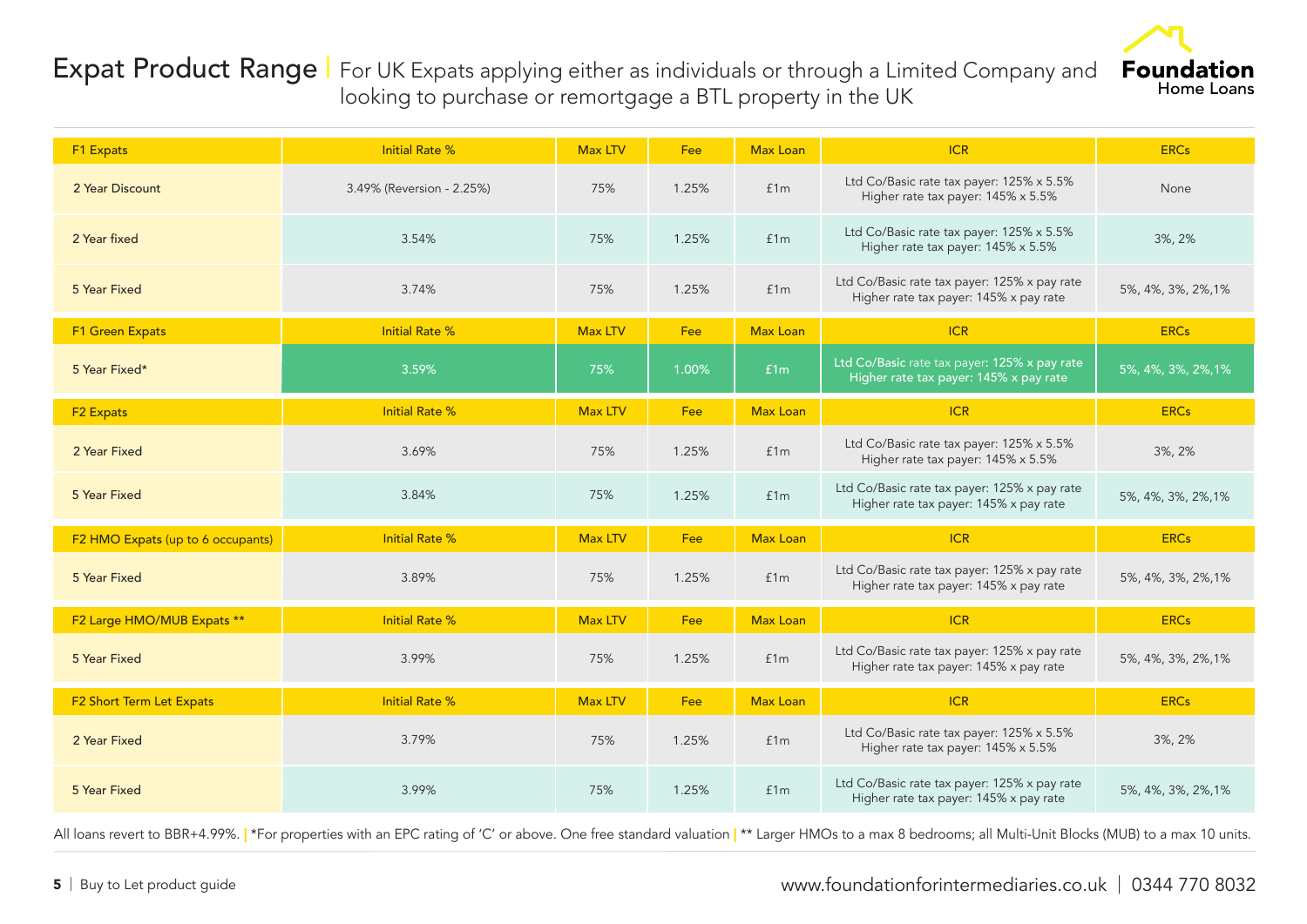

#### F2 Products

For portfolio & non-portfolio landlords with some historic credit blips.

| F <sub>2</sub> | <b>Initial Rate %</b> | Max LTV    | Fee     | Max Loan     | ICR                                                                                    | <b>ERCs</b>        |
|----------------|-----------------------|------------|---------|--------------|----------------------------------------------------------------------------------------|--------------------|
| 2 Year Fixed   | 3.49%                 | 75%        | 1%      | f1m          | Ltd Co/Basic rate tax payer: 125% x 5.5%<br>Higher rate tax payer: 145% x 5.5%         | $3\%$ , $2\%$      |
|                | 3.59%                 | 75%        | $1.5\%$ | f1m          |                                                                                        |                    |
| 5 Year Fixed   | 3.79%<br>4.04%        | 75%<br>80% | £1,495  | f1m<br>£500k | Ltd Co/Basic rate tax payer: 125% x pay rate<br>Higher rate tax payer: 145% x pay rate | 5%, 4%, 3%, 2%, 1% |

#### F3 Products

For portfolio and non-portfolio landlords with more recent credit blips.

|              | <b>Initial Rate %</b> | Max LTV | Fee | Max Loan | <b>ICR</b>                                                                             | <b>ERCs</b>        |
|--------------|-----------------------|---------|-----|----------|----------------------------------------------------------------------------------------|--------------------|
| 2 Year Fixed | 3.74%                 | 75%     | 1%  | f1m      | Ltd Co/Basic rate tax payer: 125% x 5.5%<br>Higher rate tax payer: 145% x 5.5%         | $3\%$ , $2\%$      |
| 5 Year Fixed | 4.24%                 | 75%     | 2%  | f1m      | Ltd Co/Basic rate tax payer: 125% x pay rate<br>Higher rate tax payer: 145% x pay rate | 5%, 4%, 3%, 2%, 1% |

All loans revert to BBR+4.99%.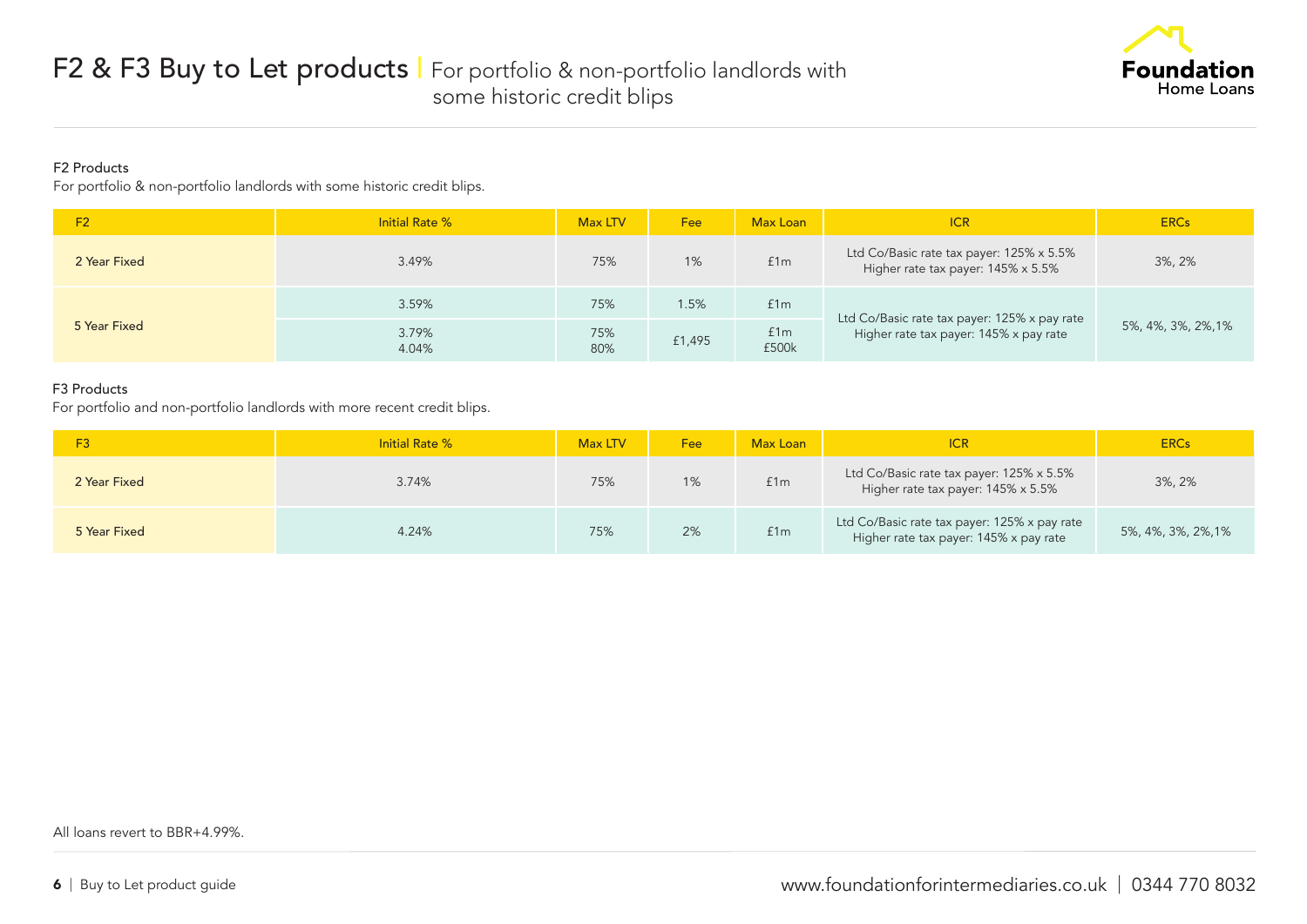

#### HMO Products (Up to 6 occupants) - Also see Green products on page 4 for Green standard HMO products

| <b>F2 Standard HMO</b> | Initial Rate % | Max LTV    | Fee    | Max Loan     | <b>ICR</b>                                                                             | <b>ERCs</b>        |
|------------------------|----------------|------------|--------|--------------|----------------------------------------------------------------------------------------|--------------------|
| 2 Year Fixed           | 3.49%          | 75%        | 1%     | f1m          | Ltd Co/Basic rate tax payer: 125% x 5.5%<br>Higher rate tax payer: 145% x 5.5%         | 3%, 2%             |
|                        | 3.59%          | 75%        | 2%     | f1m          |                                                                                        |                    |
| 5 Year Fixed           | 3.74%<br>4.04% | 75%<br>80% | £1,495 | f1m<br>£500k | Ltd Co/Basic rate tax payer: 125% x pay rate<br>Higher rate tax payer: 145% x pay rate | 5%, 4%, 3%, 2%, 1% |

#### Large HMO and all MUB products\*

| <b>F2 Large HMO and MUB</b> | <b>Initial Rate %</b> | Max LTV    | Fee    | Max Loan     | <b>ICR</b>                                                                             | <b>ERCs</b>        |
|-----------------------------|-----------------------|------------|--------|--------------|----------------------------------------------------------------------------------------|--------------------|
| 2 Year Fixed                | 3.59%                 | 75%        | 1%     | f1m          | Ltd Co/Basic rate tax payer: 125% x 5.5%<br>Higher rate tax payer: 145% x 5.5%         | $3\%$ , $2\%$      |
|                             | 3.69%                 | 75%        | 2%     | f1m          |                                                                                        |                    |
| 5 Year Fixed                | 3.84%<br>4.14%        | 75%<br>80% | £1,495 | f1m<br>£500k | Ltd Co/Basic rate tax payer: 125% x pay rate<br>Higher rate tax payer: 145% x pay rate | 5%, 4%, 3%, 2%, 1% |

#### Short Term Let Products - Also see Green Products on page 4 for Green Short Term Let productss

| <b>F2 Short Term Let</b>    | Initial Rate % | Max LTV | Fee    | Max Loan | <b>ICR</b>                                                                     | <b>ERCs</b>        |
|-----------------------------|----------------|---------|--------|----------|--------------------------------------------------------------------------------|--------------------|
| 2 Year Fixed Short Term Let | 3.69%          | 75%     | 1%     | f1m      | Ltd Co/Basic rate tax payer: 125% x 5.5%<br>Higher rate tax payer: 145% x 5.5% | 3%, 2%             |
|                             | 3.89%          | 75%     | 2%     | f1m      | Ltd Co/Basic rate tax payer: 125% x pay rate                                   |                    |
| 5 Year Fixed Short Term Let | 4.09%          | 75%     | £1,495 | f1m      | Higher rate tax payer: 145% x pay rate                                         | 5%, 4%, 3%, 2%, 1% |

All loans revert to BBR+4.99%. | \*Larger HMOs to a max 8 bedrooms; all Multi-Unit Blocks (MUB) to a max 10 units.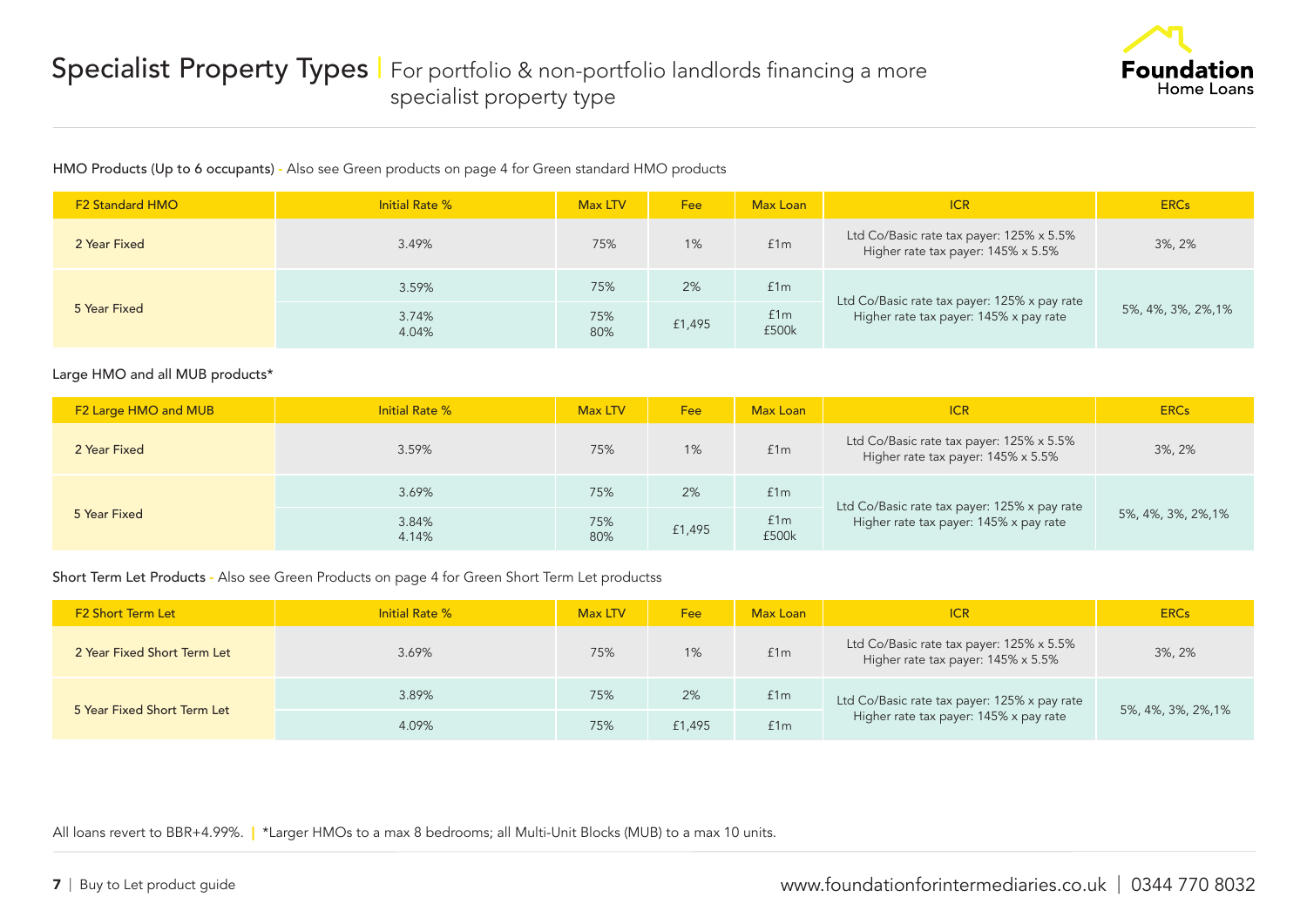

| <b>APPLICATION CRITERIA</b>      | <b>INDIVIDUAL</b>                                                                     | <b>LIMITED COMPANY</b>                                                                                                                                                                                |  |  |  |  |
|----------------------------------|---------------------------------------------------------------------------------------|-------------------------------------------------------------------------------------------------------------------------------------------------------------------------------------------------------|--|--|--|--|
| Application Fee (non-refundable) | £125.                                                                                 |                                                                                                                                                                                                       |  |  |  |  |
| Overpayments                     | Yes, up to 10% in any one year.                                                       |                                                                                                                                                                                                       |  |  |  |  |
| Maximum number of applicants     | 2.                                                                                    | $\mathbf{4}$ .                                                                                                                                                                                        |  |  |  |  |
| Age                              | 21 years at inception to<br>85 years at term end.                                     | At least 1 applicant must<br>be aged over 21 years<br>at application.<br>Other applicants are<br>acceptable provided<br>aged 18 years or over.<br>No maximum age for<br>limited company applications. |  |  |  |  |
| <b>First Time Buyers</b>         |                                                                                       | At least one applicant must NOT be a first time buyer.                                                                                                                                                |  |  |  |  |
| Minimum valuation                |                                                                                       | £75,000. (£125k for 85% LTV products).                                                                                                                                                                |  |  |  |  |
| <b>Exposure</b>                  | Maximum 3 properties in any one postcode.                                             |                                                                                                                                                                                                       |  |  |  |  |
| New build                        | Leasehold flats to a max of 65% LTV.<br>Additional criteria applies. Houses accepted. |                                                                                                                                                                                                       |  |  |  |  |
| Location                         |                                                                                       | England, Wales and Scotland                                                                                                                                                                           |  |  |  |  |

| <b>PORTFOLIO LANDLORD CRITERIA</b> |                                                                                                                                                                                                                                                                         |
|------------------------------------|-------------------------------------------------------------------------------------------------------------------------------------------------------------------------------------------------------------------------------------------------------------------------|
| Portfolio Size                     | Unlimited properties in portfolio. Up to a max £5,000,000<br>exposure with Foundation Home Loans/ Paratus AMC.                                                                                                                                                          |
| Portfolio Landlords                | For background portfolios, we require a maximum<br>aggregate LTV of 80%. Minimum rental cover is calculated<br>using an ICR of 125%, but the stress rate will vary to a<br>maximum of 5.5% dependent on portfolio LTV.<br>Calculations include unencumbered properties. |

| <b>LOAN CRITERIA</b>                |                                                                                                                                                                                                                             |  |
|-------------------------------------|-----------------------------------------------------------------------------------------------------------------------------------------------------------------------------------------------------------------------------|--|
| Purpose                             | Purchase/Remortgage.                                                                                                                                                                                                        |  |
| <b>Repayment type</b>               | Interest Only/Capital & Interest/Part & Part.                                                                                                                                                                               |  |
| Term                                | 5 - 30 Years.                                                                                                                                                                                                               |  |
| Gross monthly rental cover          | Rental income calculated on lower of current rent<br>or valuer estimate.                                                                                                                                                    |  |
| Loan size                           | Minimum £50,000* Maximum £2,000,000*<br>Minimum £500,000 on Large Loan products<br>*may vary dependent on product                                                                                                           |  |
| <b>ICR</b>                          | Basic rate tax payer 125%<br>Higher rate tax payer 145%<br>Limited Companies 125%                                                                                                                                           |  |
| <b>Product End Dates</b>            | All Foundation products have a rolling end date.<br>This means upon completion customers will benefit<br>from their fixed or discounted rate for the full period<br>i.e a 2 year rate will run for 2 years from completion. |  |
|                                     |                                                                                                                                                                                                                             |  |
| <b>LIMITED COMPANY CRITERIA</b>     |                                                                                                                                                                                                                             |  |
| <b>Limited Company Registration</b> | Company to be registered in England and Wales or Scotland<br>for the purposes of property rental.                                                                                                                           |  |
| <b>Applications</b>                 | Must be SPV for purpose of property rental.<br>No trading companies.                                                                                                                                                        |  |
| Acceptable SIC codes                | 68100 - 68209 - 68320                                                                                                                                                                                                       |  |